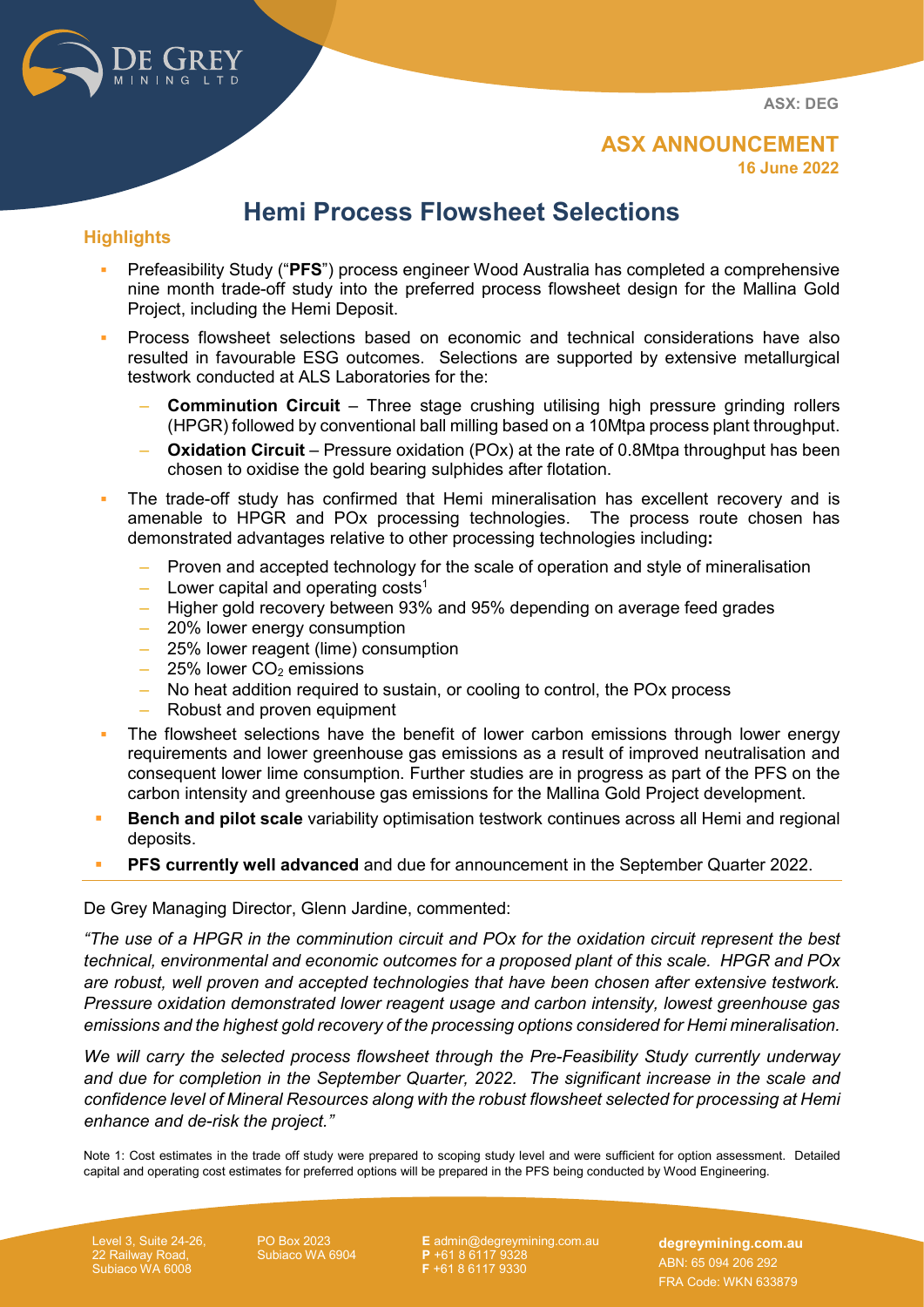

De Grey Mining Limited (ASX: DEG, "De Grey" or the "Company") is pleased to report the results of two important process flowsheet selections, the outcome of a comprehensive 9 month trade-off study completed by the **PFS** process engineer – Wood Australia. Each represent key inputs into the well advanced PFS for the Mallina Gold Project due in the September Quarter 2022.

## **Flowsheet Summary Description**

A simplified flowsheet for Hemi is shown in Figure 1. Ore will be crushed and ground in the comminution circuit before being fed to the flotation circuit. Any gravity recoverable gold will be recovered prior to flotation with the use of, for example, a Knelson or Falcon concentrator. Testwork has shown gravity recoverable gold is present in the Hemi and regional mineralisation. The extent of gravity recoverable gold will continue to be assessed through testwork.



**Figure 1 Simplified Process Flowsheet**

The flotation circuit will process gold bearing sulphides in Hemi ore producing a "low mass pull" gold rich sulphide concentrate. The POx circuit is designed to receive the gold rich sulphide concentrate from the flotation circuit. The Pox circuit will have a throughput of 8% (0.8Mtpa) of the throughput of the comminution circuit.

The POx circuit will convert the sulphide concentrate to a gold bearing residue amenable to standard carbon in leach (CIL) processing. The underflow from flotation is also amenable to standard CIL processing. Both streams will enter the CIL circuit followed by electrowinning to produce gold bars on site.

This has numerous benefits for the POx circuit including lower capital and operating costs compared with projects that require whole of ore treatment through POx.

Tailings from the CIL circuit will be pumped to a tailing storage facility.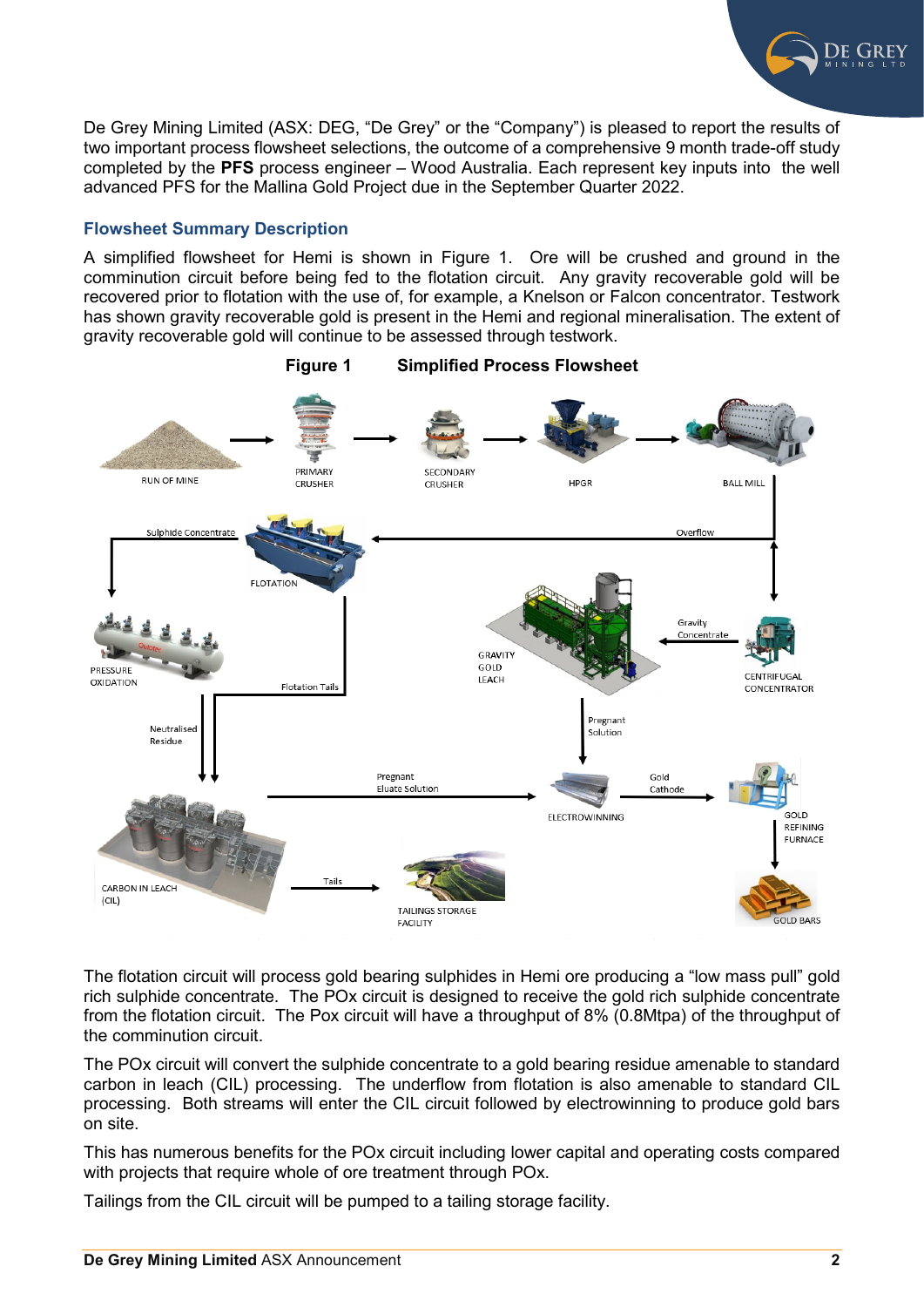



**Figure 2 Process Plant Circuit Throughput Rates**

Hemi mineralisation has two significant and attractive mineralogical characteristics that lead to the overall expected metallurgical recovery of between 93% and 95% at expected mined grades:

- 1. The majority of gold at Hemi can be floated into a low mass pull concentrate that recovers very high levels of sulphides and gold ahead of oxidation.
- 2. The flotation tail contains gold that can be successfully recovered using standard CIL processing.

## **Comminution Circuit**

The crushing circuit will include a primary gyratory crusher, a secondary cone crusher and HPGR as shown in Figure 1. The secondary cone crusher will operate in closed circuit with a sizing screen while the HPGR will operate in closed circuit with wet sizing screens to produce a nominal less than 7mm mill feed. The grinding circuit will consist of two ball mills with conventional pinion drives each with their own classification circuit

Three different comminution circuit options were assessed:

- Three stage crushing including a high pressure grinding roll (HPGR);
- **Primary crushing followed by a semi autogenous grinding (SAG) mill with ball milling and** pebble crushing; and
- **Two stage crushing followed by vertical roller mills (VRM).**

The HPGR option has been chosen from the three alternatives as it:

- Provided the lowest capital and operating costs arrangement
- **Provides a reliable robust circuit solution for the style of Hemi mineralisation**
- Resulted in the lowest carbon emissions intensity
- **Capacity is able to be increased by approximately 30% in future with the addition of a third ball** mill
- Delivery times were within the Company's timetable planning, and
- Presents proven technology the use and reliability of HPGRs in gold plants at the scale of Hemi has increased, along with design and operability improvements, over the past 20 years. HPGRs are currently used at large scale gold operations in Western Australia including the Boddington and Tropicana gold mines.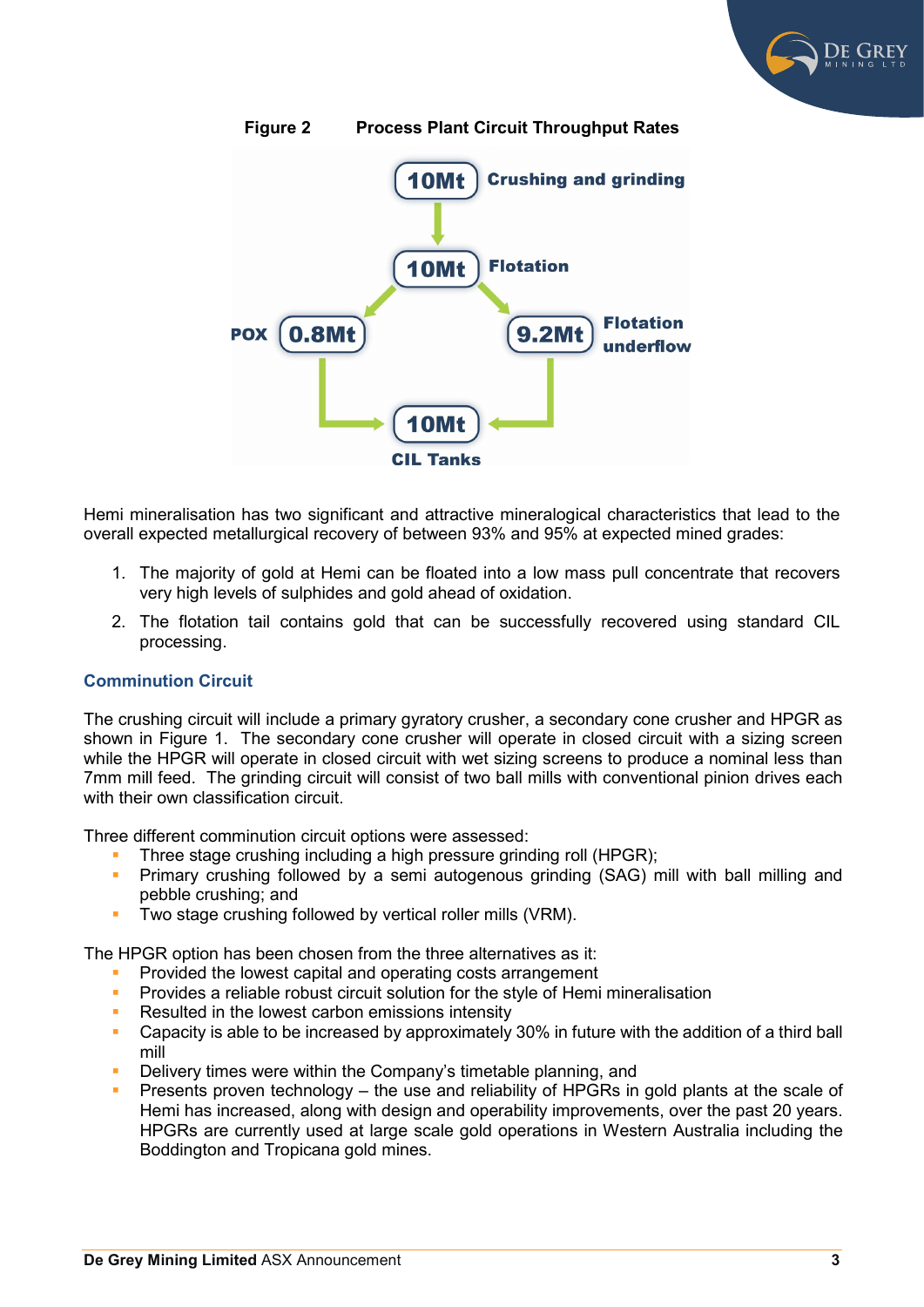

## **Oxidation Circuit**

The oxidation circuit throughput for Hemi is proposed to be 0.8Mtpa, or 8% of the proposed comminution circuit throughput of 10Mtpa. The oxidation circuit will treat the gold bearing sulphide concentrate generated by the flotation circuit. The pressure oxidation circuit will consist of flotation concentrate thickening and storage, pressure oxidation utilising autoclave technology and neutralisation in association with the flotation tail prior to co-leaching in a carbon in leach (CIL) circuit.

The oxidation circuit will be designed to have sufficient storage capacity prior to the autoclave to allow for maintenance shutdowns without the need for a mill shutdown. This decouples the comminution and oxidation circuits ensuring that each circuit does not impact on the availability of the other.

Three different oxidation process options were assessed:

- **Pressure Oxidation (POx);**
- Ultrafine grinding plus atmospheric oxidation (Albion); and<br>Bacterial (or biological) oxidation
- Bacterial (or biological) oxidation.

All three options demonstrated a technical ability to oxidise the sulphide concentrate and achieve high gold recovery. POx provided the lowest capital and operating cost for Hemi mineralisation. This was primarily due to the short residence time required and relatively low reagent consumption compared to other options.

Additional advantages of the POx option are the robustness of the process, the long history of this methodology coupled with reliability improvements over the past two decades, both in materials of construction, operability, maintenance and delivery times.

Hemi mineralisation has been found, through extensive testwork and studies, to be amenable to POx.

- The gold bearing sulphide concentrate generated in the flotation circuit has a gold to sulphur ratio (Au g/t to %  $S^2$ ) of greater than 1.5 to 1. This ratio is above average (typically 1 to 1 or less for similar projects using this technology) and means that less sulphur needs to be oxidised in the POx circuit for the amount of gold produced.
- The level of sulphides present does not require the addition of heat to sustain or cooling to control the oxidation process.
- The mineralisation has neutralising properties from carbonates in the ore resulting in less reagents being required for neutralisation of acid generated in the POx circuit.

The POx circuit at 0.8Mtpa is significantly smaller than the remainder of the plant as it does not require a whole of ore feed. The autoclave circuit of this size has proven to be reliable, operable and maintainable.

The continuous metallurgical testwork undertaken on the pilot plant concentrate has validated earlier batch testwork and demonstrated that the neutralisation capacity of the non-sulphide minerals in the flotation concentrate and the flotation tailings can significantly reduce the need for lime in the neutralisation stage delivering operating cost and environmental benefits.

## **Pilot Plant Testwork**

Extensive testwork has been completed on Hemi mineralisation both in batch testwork and more recently in pilot plant testwork. The testwork results have validated the decisions to select the HPGR comminution option and the POx oxidation option. Additional bench and pilot scale optimisation testwork will be conducted.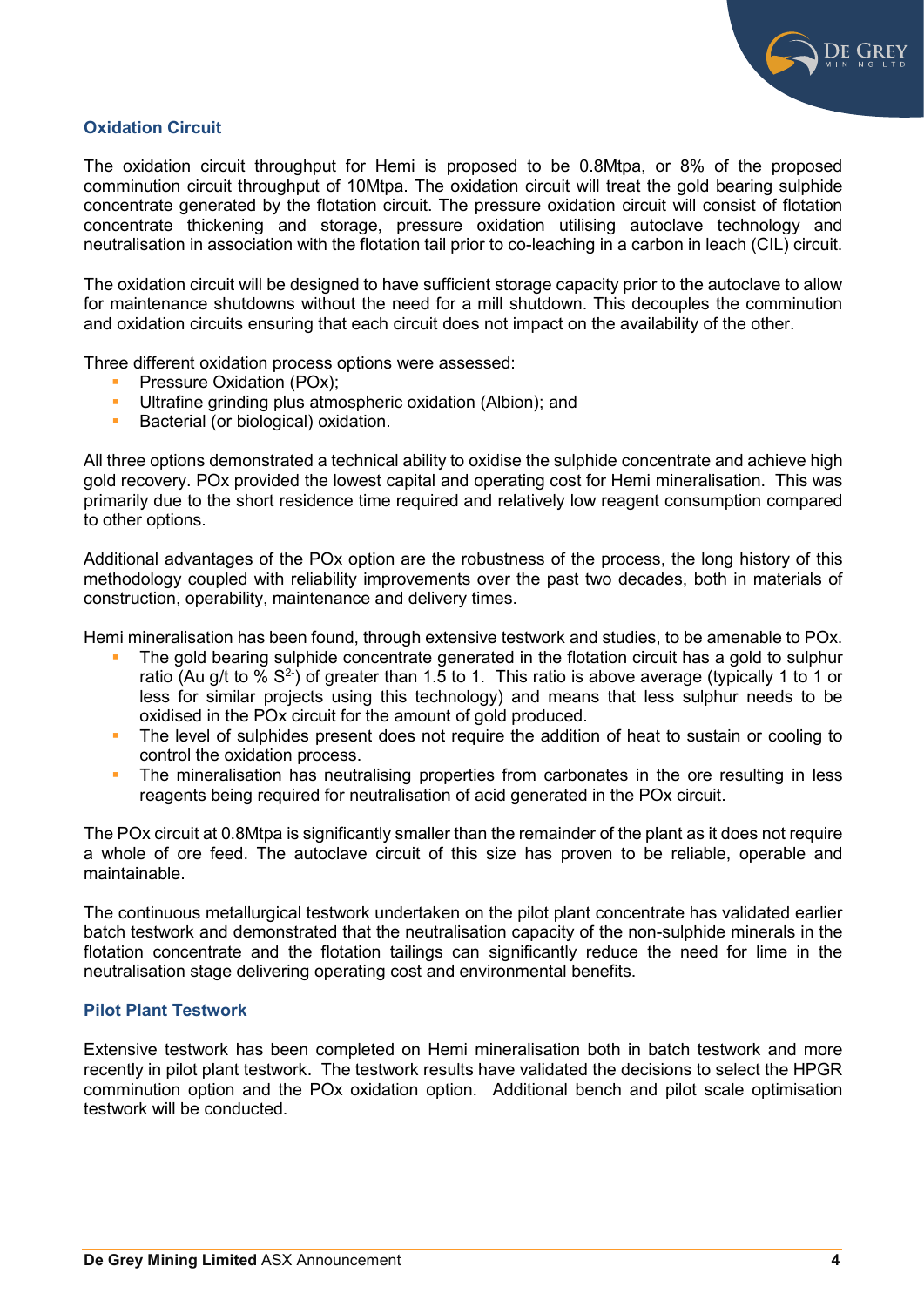

#### **This announcement has been authorised for release by the De Grey Board. For further information, please contact:**

**Glenn Jardine** Managing Director +61 8 6117 9328 [admin@degreymining.com.au](mailto:admin@degreymining.com.au)

**Andy Beckwith** Technical Director/Operations Manager +61 8 6117 9328 [admin@degreymining.com.au](mailto:admin@degreymining.com.au) **Michael Vaughan**  (Media enquiries) Fivemark Partners +61 422 602 720 [michael.vaughan@fivemark.com.au](mailto:michael.vaughan@fivemark.com.au)

#### **Competent Person's Statement**

*The information in this Announcement was compiled by Mr. Rod Smith, who has been a qualified metallurgist and a member of the Australasian Institute of Mining and Metallurgy for approximately 40 years. Mr. Smith is a full time employee of Sailsbury Enterprises Pty Ltd. Mr. Smith has sufficient experience in the development of gold projects from the studies phase through to the operational phase and consents to the inclusion in the report of the matters based on his information in the form and context in which it appears.*

**Previously released ASX Material References** *that relates to Hemi Prospect includes:*

*Studies:*

• *De Grey Mining Mallina Gold Project Scoping Study, 5 October 2021*

#### *Resources:*

- *Mallina Gold Project Mineral Resource Statement, May 2022, 31 May 2022*
- *6.8Moz Hemi Maiden Mineral Resource drives Mallina Gold Project, 23 June 2021*
- *2020 Mallina Gold Project Resource update, 2 April 2020*

*Metallurgical results announced for Hemi include:*

- *Hemi pilot testwork confirms high recoveries at Brolga, 11 May 2022*
- *High gold recoveries achieved at Falcon and Crow, 21 September 2021*
- *High gold recoveries achieved at Aquila, 10 May 2021*
- *Further metallurgical testwork confirms high gold recoveries, 16 February 2021*
- *High gold recoveries achieved at Hemi, 09 July 2020*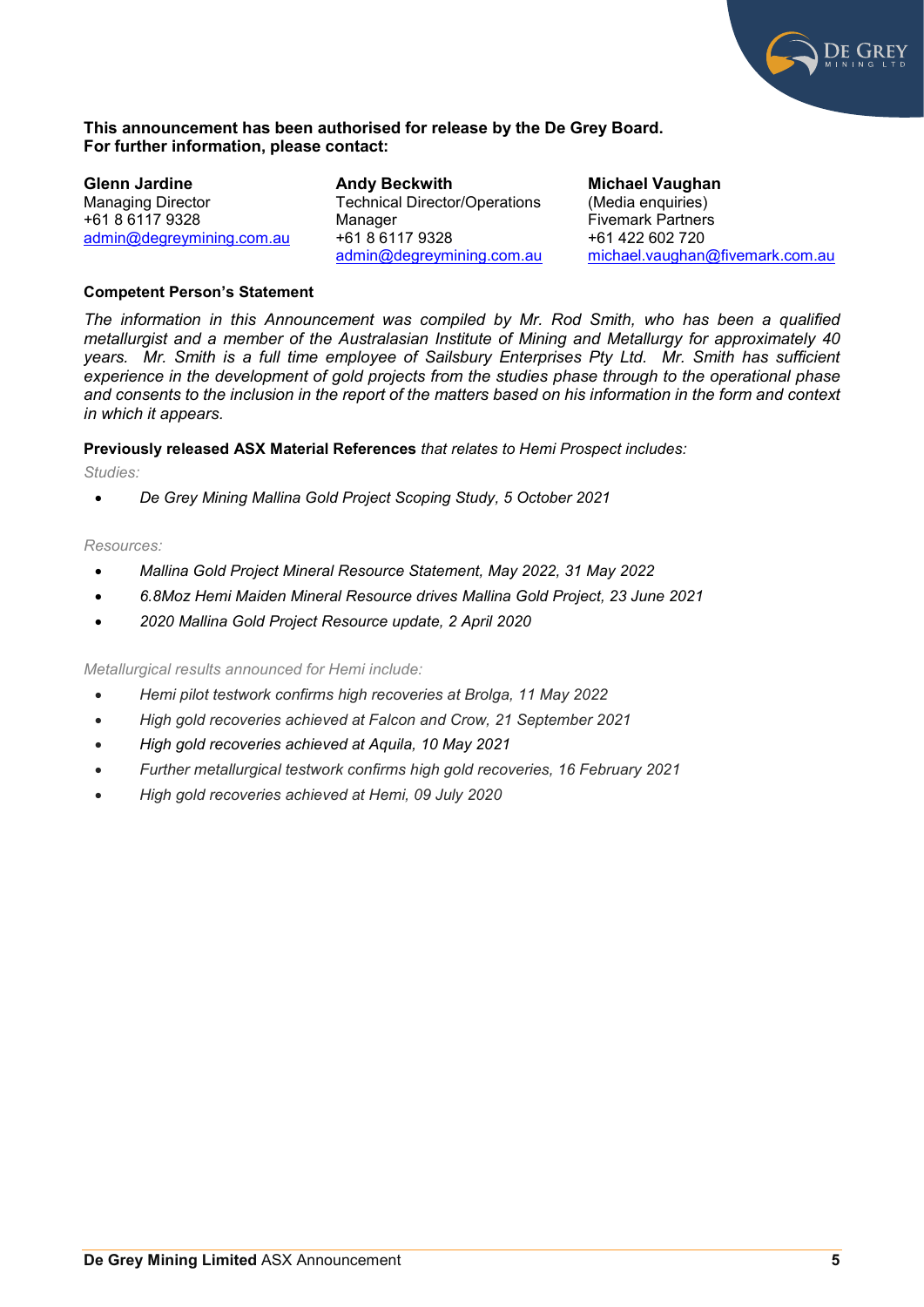

# **JORC Code, 2012 Edition – Table 1**

## **Section 1 Sampling Techniques and Data**

(Criteria in this section apply to all succeeding sections.)

| <b>Criteria</b>               | <b>JORC Code explanation</b>                                                                                                                                                                                                                                                                                                                                                                                                                                                                                                                                                                                                                                                                                                                                                                                                                                                                                                                                                                                                                                                                                                              | <b>Commentary</b>                                                                                                                                                                                                                                                                                                                                                                                                                                                                                                                                                                                                                                                                                                                                                                                                                                                                                                                                                                                                                                                                                                                                                                                                                                                                                                                                                                                                                                                                                                                                                                                                         |
|-------------------------------|-------------------------------------------------------------------------------------------------------------------------------------------------------------------------------------------------------------------------------------------------------------------------------------------------------------------------------------------------------------------------------------------------------------------------------------------------------------------------------------------------------------------------------------------------------------------------------------------------------------------------------------------------------------------------------------------------------------------------------------------------------------------------------------------------------------------------------------------------------------------------------------------------------------------------------------------------------------------------------------------------------------------------------------------------------------------------------------------------------------------------------------------|---------------------------------------------------------------------------------------------------------------------------------------------------------------------------------------------------------------------------------------------------------------------------------------------------------------------------------------------------------------------------------------------------------------------------------------------------------------------------------------------------------------------------------------------------------------------------------------------------------------------------------------------------------------------------------------------------------------------------------------------------------------------------------------------------------------------------------------------------------------------------------------------------------------------------------------------------------------------------------------------------------------------------------------------------------------------------------------------------------------------------------------------------------------------------------------------------------------------------------------------------------------------------------------------------------------------------------------------------------------------------------------------------------------------------------------------------------------------------------------------------------------------------------------------------------------------------------------------------------------------------|
| <b>Sampling</b><br>techniques | • Nature and quality of sampling (e.g. cut channels,<br>random chips, or specific specialised industry<br>standard measurement tools appropriate to the<br>minerals under investigation, such as down hole<br>gamma sondes, or handheld XRF instruments,<br>etc.). These examples should not be taken as<br>limiting the broad meaning of sampling.<br>· Include reference to measures taken to ensure<br>representivity and<br>the<br>sample<br>appropriate<br>calibration of any measurement tools or systems<br>used.<br>• Aspects of the determination of mineralisation that<br>are Material to the Public Report.<br>• In cases where 'industry standard' work has been<br>done this would be relatively simple (e.g. 'reverse<br>circulation drilling was used to obtain 1 m samples<br>from which 3 kg was pulverised to produce a 30 g<br>charge for fire assay'). In other cases, more<br>explanation may be required, such as where there<br>is coarse gold that has inherent sampling problems.<br>Unusual commodities or mineralisation types (e.g.<br>submarine nodules) may warrant disclosure of<br>detailed information. | All drilling and sampling was undertaken<br>in an industry standard manner<br>Core samples were collected with a<br>$\bullet$<br>diamond rig drilling mainly NQ2 diameter<br>core.<br>After logging and photographing, NQ2 drill<br>core was cut in half, with one half sent to<br>the laboratory for assay and the other half<br>retained. HQ and PQ core was quartered,<br>with one quarter sent for assay. Holes<br>were sampled over mineralised intervals<br>to geological boundaries on a nominal 1m<br>basis.<br>Sample weights ranged from 2-4kg<br>RC holes were sampled on a 1m basis<br>$\bullet$<br>with samples collected from a cone<br>splitter mounted on the drill rig cyclone.<br>1m sample ranges from a typical 2.5-<br>3.5kg<br>$\bullet$<br>Aircore samples were collected by spear<br>from 1m sample piles and composited over<br>4m intervals. Samples for selected holes<br>were collected on a 1m basis by spear<br>from 1m sample piles. Sample weights<br>ranges from around 1-3kg.<br>The independent laboratory pulverises the<br>entire sample for analysis as described<br>below.<br>Industry prepared independent standards<br>are inserted approximately 1 in 20<br>samples.<br>The independent laboratory then takes<br>the samples which are dried, split,<br>crushed and pulverized prior to analysis<br>as described below.<br>Sample sizes are considered appropriate<br>for the material sampled.<br>The samples are considered<br>representative and appropriate for this<br>type of drilling. Diamond core and RC<br>samples are appropriate for use in a<br>resource estimate. |
| <b>Drilling</b><br>techniques | • Drill type (e.g. core, reverse circulation, open-hole .<br>hammer, rotary air blast, auger, Bangka, sonic, etc.)<br>and details (e.g. core diameter, triple or standard •<br>tube, depth of diamond tails, face-sampling bit or<br>other type, whether core is oriented and if so, by<br>what method, etc.).                                                                                                                                                                                                                                                                                                                                                                                                                                                                                                                                                                                                                                                                                                                                                                                                                            | Diamond core diameters are - NQ2<br>(51mm), HQ3 (61mm), PQ (85mm).<br>Reverse Circulation (RC) holes were<br>drilled with a 5 1/2-inch bit and face<br>sampling hammer.<br>Aircore holes were drilled with an 83mm<br>$\bullet$<br>diameter blade bit.                                                                                                                                                                                                                                                                                                                                                                                                                                                                                                                                                                                                                                                                                                                                                                                                                                                                                                                                                                                                                                                                                                                                                                                                                                                                                                                                                                    |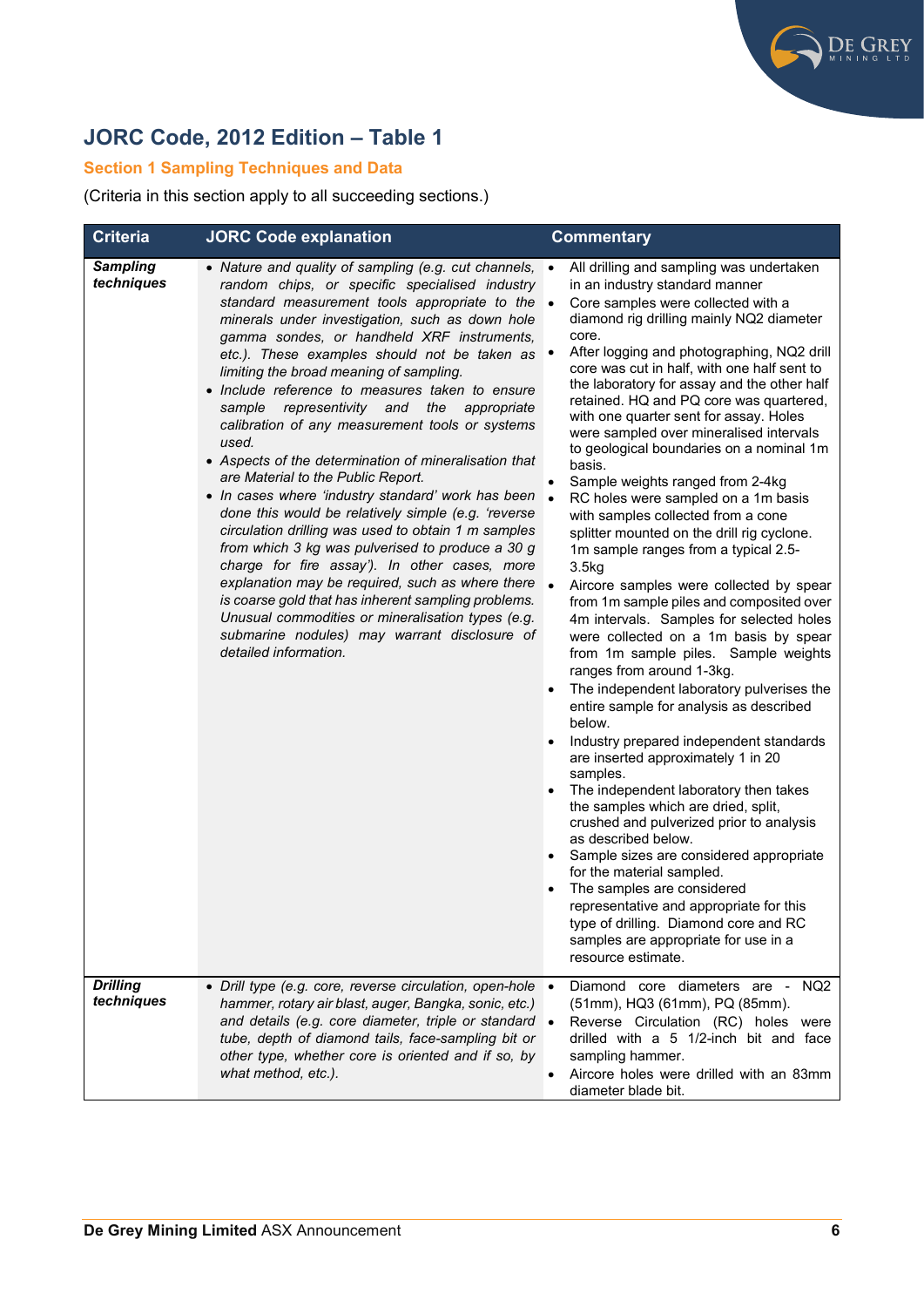

| <b>Criteria</b>                                                | <b>JORC Code explanation</b>                                                                                                                                                                                                                                                                                                                                                                                                                                                                                                                                                                                                                                                                                             | <b>Commentary</b>                                                                                                                                                                                                                                                                                                                                                                                                                                                                                                                                                                                                                                                                                                                                                                                                                                                                                                                                                                                                                                                                                                                                                                                                                                                                                                                                                                                                     |
|----------------------------------------------------------------|--------------------------------------------------------------------------------------------------------------------------------------------------------------------------------------------------------------------------------------------------------------------------------------------------------------------------------------------------------------------------------------------------------------------------------------------------------------------------------------------------------------------------------------------------------------------------------------------------------------------------------------------------------------------------------------------------------------------------|-----------------------------------------------------------------------------------------------------------------------------------------------------------------------------------------------------------------------------------------------------------------------------------------------------------------------------------------------------------------------------------------------------------------------------------------------------------------------------------------------------------------------------------------------------------------------------------------------------------------------------------------------------------------------------------------------------------------------------------------------------------------------------------------------------------------------------------------------------------------------------------------------------------------------------------------------------------------------------------------------------------------------------------------------------------------------------------------------------------------------------------------------------------------------------------------------------------------------------------------------------------------------------------------------------------------------------------------------------------------------------------------------------------------------|
| <b>Drill sample</b><br>recovery                                | • Method of recording and assessing core and chip<br>sample recoveries and results assessed.<br>• Measures taken to maximise sample recovery and<br>ensure representative nature of the samples.<br>• Whether a relationship exists between sample<br>recovery and grade and whether sample bias may<br>have occurred due to preferential loss/gain of $\bullet$<br>fine/coarse material.                                                                                                                                                                                                                                                                                                                                | Core recovery is measured for each drilling<br>$\bullet$<br>run by the driller and then checked by the<br>Company geological team during the mark<br>up and logging process.<br>RC and aircore samples were visually<br>assessed for recovery.<br>Samples are considered representative<br>with generally good recovery. Deeper RC<br>and aircore holes encountered water, with<br>some intervals having less than optimal<br>recovery and possible contamination.<br>No sample bias is observed.                                                                                                                                                                                                                                                                                                                                                                                                                                                                                                                                                                                                                                                                                                                                                                                                                                                                                                                     |
| Logging                                                        | • Whether core and chip samples have been •<br>geologically and geotechnically logged to a level of<br>detail to support appropriate Mineral Resource<br>estimation, mining studies and metallurgical<br>studies.<br>• Whether logging is qualitative or quantitative in •<br>channel,<br>Core<br>(or costean,<br>$etc.$ )<br>nature.<br>photography.<br>• The total length and percentage of the relevant<br>intersections logged.                                                                                                                                                                                                                                                                                      | The entire hole has been geologically<br>logged and core was photographed by<br>Company geologists, with systematic<br>sampling undertaken based on rock type<br>and alteration observed<br>RC and diamond sample results are<br>appropriate for use in a resource<br>estimation, except where sample recovery<br>is poor.<br>The aircore results provide a good<br>indication of mineralisation but are not<br>used in resource estimation.                                                                                                                                                                                                                                                                                                                                                                                                                                                                                                                                                                                                                                                                                                                                                                                                                                                                                                                                                                          |
| <b>Sub-sampling</b><br>techniques<br>and sample<br>preparation | • If core, whether cut or sawn and whether quarter, •<br>half or all core taken.<br>• If non-core, whether riffled, tube sampled, rotary<br>split, etc. and whether sampled wet or dry.<br>• For all sample types, the nature, quality and<br>appropriateness of the sample preparation<br>technique.<br>• Quality control procedures adopted for all sub-<br>sampling stages to maximise representivity of<br>samples.<br>• Measures taken to ensure that the sampling is<br>representative of the in-situ material collected,<br>field<br>including<br>for instance<br>results<br>for<br>duplicate/second-half sampling.<br>• Whether sample sizes are appropriate to the grain<br>size of the material being sampled. | Core samples were collected with a<br>diamond drill rig drilling NQ2, HQ3 or PQ<br>After<br>diameter<br>core.<br>logging<br>and<br>photographing, NQ2 drill core was cut in<br>half, with one half sent to the laboratory for<br>assay and the other half retained. HQ and<br>PQ core was quartered, with one quarter<br>sent for assay. Holes were sampled over<br>mineralised<br>intervals<br>geological<br>to<br>boundaries on a nominal 1m basis.<br>RC sampling was carried out by a cone<br>splitter on the rig cyclone and drill cuttings<br>were sampled on a 1m basis in bedrock<br>and 4m composite basis in cover.<br>Aircore samples were collected by spear<br>from 1m sample piles and composited over<br>4m intervals. Samples for selected holes<br>were collected on a 1m basis by spear<br>from 1m sample piles.<br>Industry prepared independent standards<br>are inserted approximately 1 in 20<br>samples.<br>Each sample was dried, split, crushed and<br>pulverised.<br>Sample sizes are considered appropriate<br>for the material sampled.<br>The<br>samples<br>considered<br>are<br>representative and appropriate for this<br>type of drilling<br>Core and RC samples are appropriate for<br>use in a resource estimate.<br>Aircore samples are generally of good<br>quality and appropriate for delineation of<br>geochemical trends but are not generally<br>used in resource estimates. |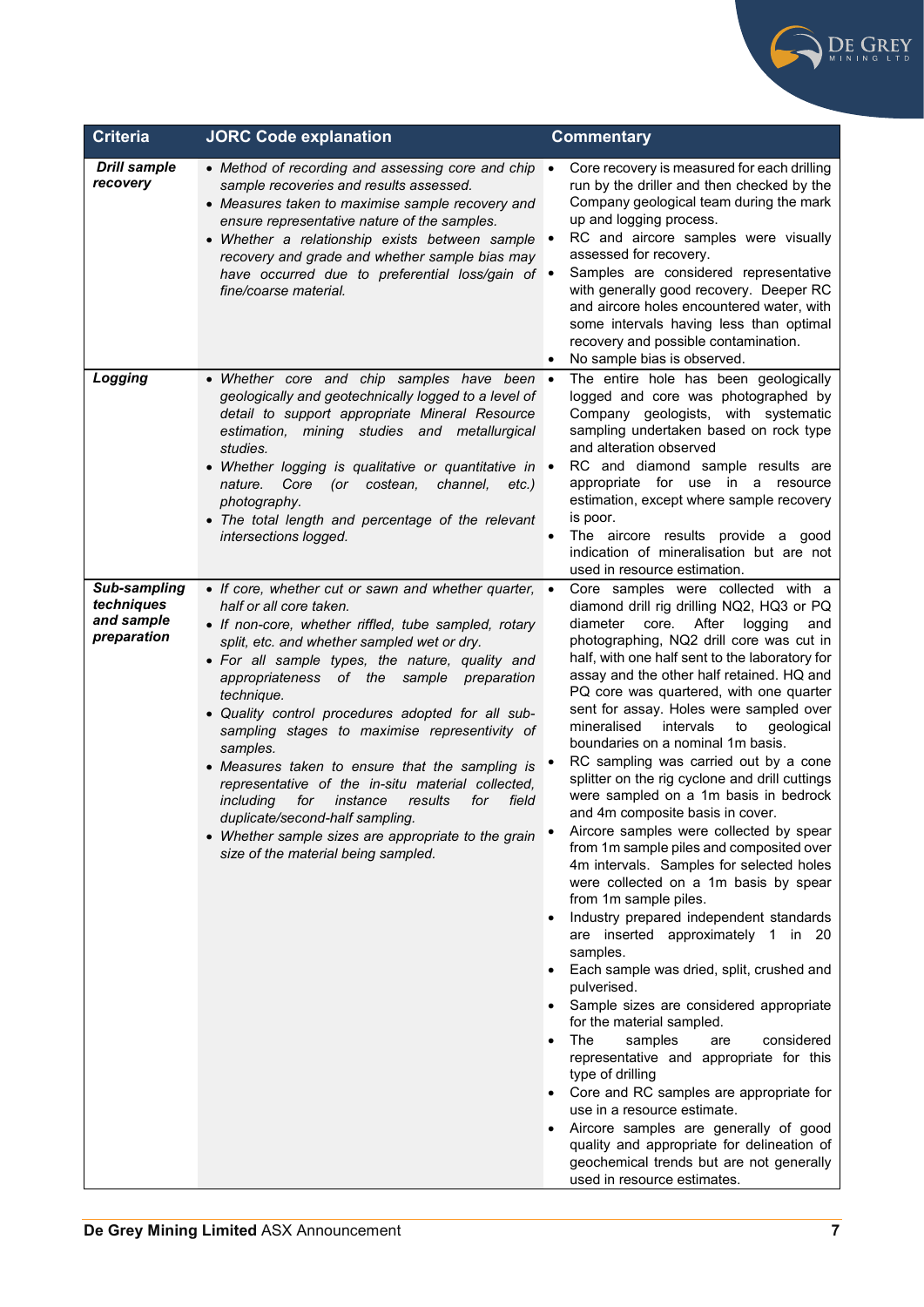

| <b>Criteria</b>                                               | <b>JORC Code explanation</b>                                                                                                                                                                                                                                                                                                                                                                                                                                                                                                                                                                                                                  | <b>Commentary</b>                                                                                                                                                                                                                                                                                                                                                                                                                                                                                                                                                                                                                                                                                                                                                                       |
|---------------------------------------------------------------|-----------------------------------------------------------------------------------------------------------------------------------------------------------------------------------------------------------------------------------------------------------------------------------------------------------------------------------------------------------------------------------------------------------------------------------------------------------------------------------------------------------------------------------------------------------------------------------------------------------------------------------------------|-----------------------------------------------------------------------------------------------------------------------------------------------------------------------------------------------------------------------------------------------------------------------------------------------------------------------------------------------------------------------------------------------------------------------------------------------------------------------------------------------------------------------------------------------------------------------------------------------------------------------------------------------------------------------------------------------------------------------------------------------------------------------------------------|
| <b>Quality of</b><br>assay data<br>and<br>laboratory<br>tests | • The nature, quality and appropriateness of the<br>assaying and laboratory procedures used and<br>whether the technique is considered partial or total.<br>· For geophysical tools, spectrometers, handheld<br>XRF instruments, etc., the parameters used in<br>determining the analysis including instrument make<br>and model, reading times, calibrations factors<br>applied and their derivation, etc.<br>• Nature of quality control procedures adopted (e.g.<br>standards, blanks, duplicates, external laboratory<br>checks) and whether acceptable levels of accuracy<br>(i.e. lack of bias) and precision have been<br>established. | The samples were submitted to<br>a<br>commercial independent laboratory in<br>Perth, Australia.<br>For diamond core and RC samples Au was<br>$\bullet$<br>analysed by a 50g charge Fire assay<br>fusion technique with an AAS finish and<br>multi-elements by ICPAES and ICPMS<br>Aircore samples were analysed for Au<br>using 25g aqua regia extraction with<br>ICPMS finish and multi-elements by<br>ICPAES and ICPMS using aqua regia<br>digestion<br>The<br>techniques<br>considered<br>$\bullet$<br>are<br>quantitative in nature.<br>As discussed previously certified reference<br>standards were inserted by the Company<br>and the laboratory also carries out internal<br>standards in individual batches<br>The standards and duplicates<br>were<br>considered satisfactory |
| <b>Verification of</b><br>sampling and<br>assaying            | • The verification of significant intersections by either •<br>independent or alternative company personnel.<br>• The use of twinned holes.<br>· Documentation of primary data, data entry<br>verification,<br>procedures,<br>storage<br>data<br>data<br>(physical and electronic) protocols.<br>• Discuss any adjustment to assay data.                                                                                                                                                                                                                                                                                                      | Sample results have been merged by the<br>company's database consultants.<br>Results have been uploaded into the<br>$\bullet$<br>company database, checked and verified.<br>No adjustments have been made to the<br>$\bullet$<br>assay data.<br>Results are reported on a length weighted<br>basis.                                                                                                                                                                                                                                                                                                                                                                                                                                                                                     |
| <b>Location of</b><br>data points                             | • Accuracy and quality of surveys used to locate drill .<br>holes (collar and down-hole surveys), trenches,<br>mine workings and other locations used in Mineral<br>Resource estimation.<br>• Specification of the grid system used.<br>• Quality and adequacy of topographic control.                                                                                                                                                                                                                                                                                                                                                        | Diamond and RC drill hole collar locations<br>are located by DGPS to an accuracy of +/-<br>10cm.<br>Aircore hole collar locations are located by<br>DGPS to an accuracy of +/-10cm., or by<br>handheld GPS to an accuracy of 3m.<br>Locations are given in GDA94 zone 50<br>projection<br>• Diagrams and location table are provided<br>in the report<br>Topographic control is by detailed airphoto<br>and Differential GPS data.                                                                                                                                                                                                                                                                                                                                                      |
| Data spacing<br>and<br>distribution                           | • Data spacing for reporting of Exploration Results.<br>• Whether the data spacing, and distribution is<br>sufficient to establish the degree of geological and<br>grade continuity appropriate for the Mineral<br>Resource<br>Ore<br>Reserve<br>estimation<br>and<br>procedure(s) and classifications applied.<br>• Whether sample compositing has been applied.                                                                                                                                                                                                                                                                             | Drill spacing varies from 80m x 40m to<br>$\bullet$<br>320m x 80m.<br>All holes have been geologically logged<br>$\bullet$<br>and provide a strong basis for geological<br>control and continuity of mineralisation.<br>It has not yet been determined if data<br>$\bullet$<br>spacing and distribution of RC and<br>diamond drilling is sufficient to provide<br>support for the results to be used in a<br>resource estimate.<br>Sample compositing has not been applied<br>except in reporting of drill intercepts, as<br>described in this Table.                                                                                                                                                                                                                                   |
| <b>Orientation of</b><br>data in<br>relation to               | • Whether the orientation of sampling achieves •<br>unbiased sampling of possible structures and the<br>extent to which this is known, considering the<br>deposit type.                                                                                                                                                                                                                                                                                                                                                                                                                                                                       | The drilling is believed to be approximately<br>the<br>strike<br>perpendicular<br>to<br>of<br>mineralisation where known and therefore<br>the sampling is considered representative                                                                                                                                                                                                                                                                                                                                                                                                                                                                                                                                                                                                     |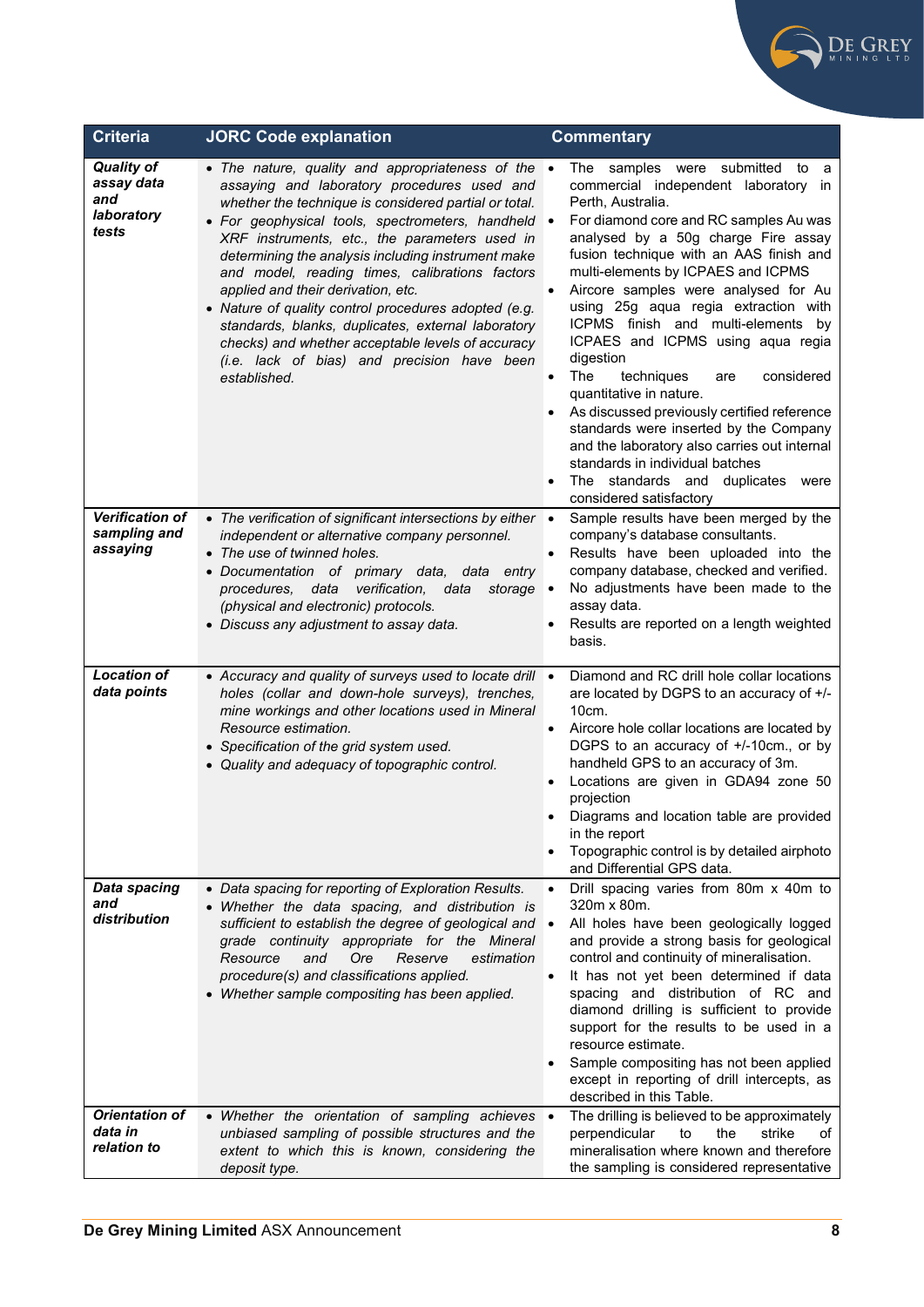

| <b>Criteria</b>             | <b>JORC Code explanation</b>                                                                                                                                                                                          | <b>Commentary</b>                                                                                                                                                                                                                                     |
|-----------------------------|-----------------------------------------------------------------------------------------------------------------------------------------------------------------------------------------------------------------------|-------------------------------------------------------------------------------------------------------------------------------------------------------------------------------------------------------------------------------------------------------|
| geological<br>structure     | • If the relationship between the drilling orientation<br>and the orientation of key mineralised structures is<br>considered to have introduced a sampling bias, this<br>should be assessed and reported if material. | of the mineralised zone.<br>In some cases, drilling is not at right angles<br>to the dip of mineralised structures and as<br>such true widths are less than downhole<br>widths. This is allowed for when geological<br>interpretations are completed. |
| <b>Sample</b><br>security   | • The measures taken to ensure sample security.                                                                                                                                                                       | Samples were collected by<br>company<br>personnel and delivered direct to the<br>laboratory via a transport contractor.                                                                                                                               |
| <b>Audits or</b><br>reviews | • The results of any audits or reviews of sampling<br>techniques and data.                                                                                                                                            | No audits have been completed. Review of<br>QAQC data has been carried out by<br>consultants<br>database<br>and<br>company<br>geologists.                                                                                                             |

## **Section 2 Reporting of Exploration Results**

(Criteria listed in the preceding section also apply to this section.)

| <b>Criteria</b>                                  | <b>JORC Code explanation</b>                                                                                                                                                                                                                                                                                                                                                                                                                                                                                                                                                                                                                                                   | <b>Commentary</b>                                                                                                                                                                                                                                                                                                     |
|--------------------------------------------------|--------------------------------------------------------------------------------------------------------------------------------------------------------------------------------------------------------------------------------------------------------------------------------------------------------------------------------------------------------------------------------------------------------------------------------------------------------------------------------------------------------------------------------------------------------------------------------------------------------------------------------------------------------------------------------|-----------------------------------------------------------------------------------------------------------------------------------------------------------------------------------------------------------------------------------------------------------------------------------------------------------------------|
| Mineral<br>tenement and<br>land tenure<br>status | • Type, reference name/number, location<br>and •<br>ownership including agreements or material issues<br>third parties such as joint ventures,<br>with<br>partnerships, overriding royalties, native title •<br>interests, historical sites, wilderness or national<br>park and environmental settings.<br>• The security of the tenure held at the time of<br>reporting along with any known impediments to<br>obtaining a license to operate in the area.                                                                                                                                                                                                                    | Drilling occurs on various tenements held<br>by De Grey Mining Ltd or its 100% owned<br>subsidiaries.<br>The Hemi Prospect is approximately<br>60km SSW of Port Hedland.                                                                                                                                              |
| <b>Exploration</b><br>done by other<br>parties   | • Acknowledgment and appraisal of exploration by •<br>other parties.                                                                                                                                                                                                                                                                                                                                                                                                                                                                                                                                                                                                           | The tenements have had various levels<br>surface<br>of<br>previous<br>qeochemical<br>sampling and wide spaced aircore and<br>RAB drilling by De Grey Mining. Limited<br>previous RC drilling was carried out at the<br>Scooby<br>Prospect.<br>Airborne<br>aeromagnetics/radiometrics<br>has been<br>flown previously. |
| Geology                                          | • Deposit type, geological setting and style of •<br>mineralisation.                                                                                                                                                                                                                                                                                                                                                                                                                                                                                                                                                                                                           | The mineralisation style is new to the<br>Pilbara region and is interpreted to be<br>hydrothermally<br>emplaced<br>gold<br>within<br>mineralisation<br>intermediate<br>intrusions that have intruded into the<br>older Archaean Mallina basin sediments.                                                              |
| <b>Drill hole</b><br><b>Information</b>          | • A summary of all information material to the •<br>understanding of the exploration results including a<br>tabulation of the following information for all<br>Material drill holes:<br>• easting and northing of the drill hole collar<br>· elevation or RL (Reduced Level - elevation above<br>sea level in metres) of the drill hole collar<br>• dip and azimuth of the hole<br>• down hole length and interception depth<br>• hole length.<br>• If the exclusion of this information is justified on the<br>basis that the information is not Material and this<br>exclusion does not detract from the understanding<br>of the report, the Competent Person should clearly | No new drill hole information is provided<br>in this report.                                                                                                                                                                                                                                                          |